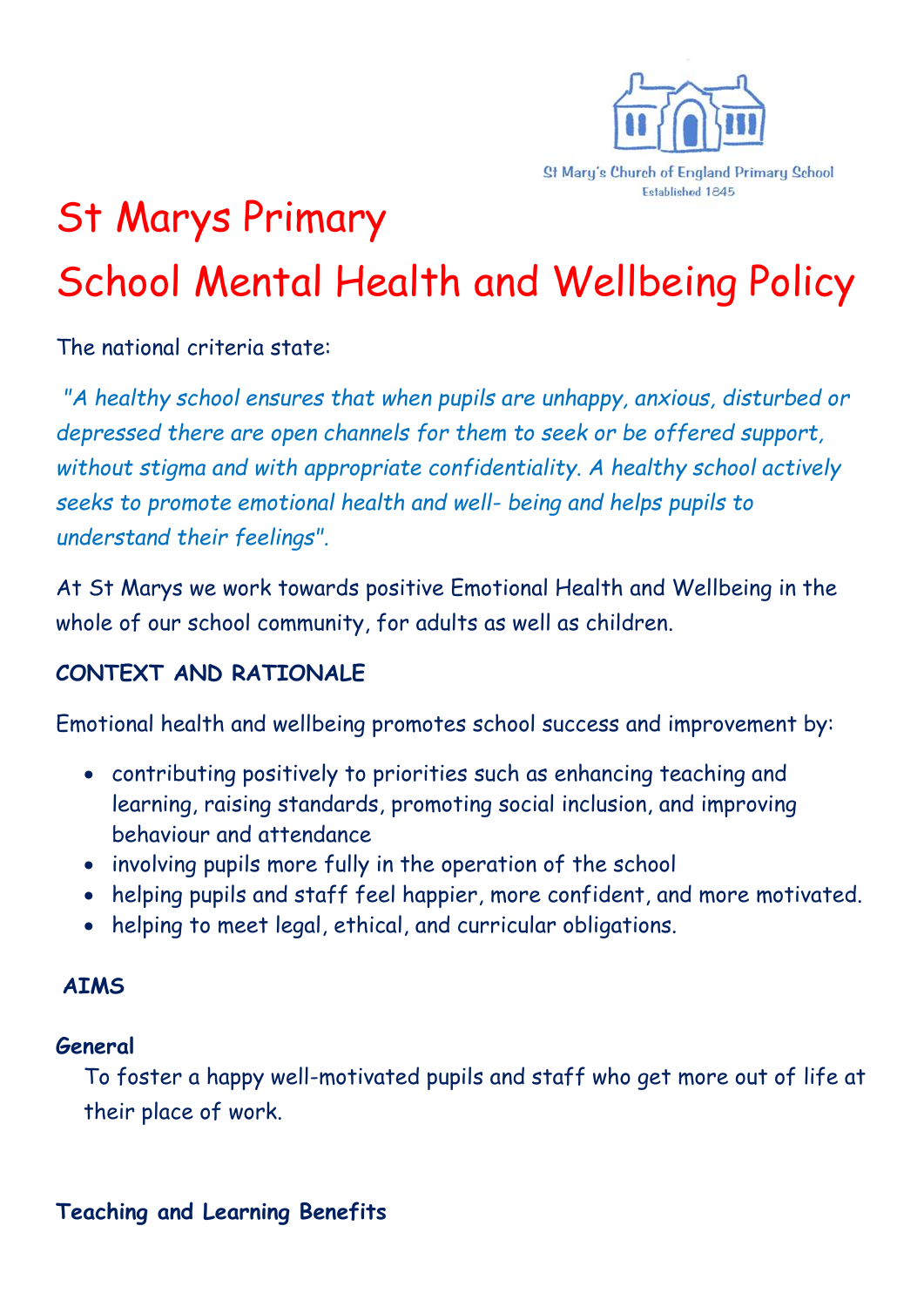- Pupils who are more engaged in the learning process
- Pupils who can concentrate and learn better.
- Improved standards in all subjects, including literacy and numeracy.
- Improved attainment
- More effective teaching
- Parents and carers more involved in school life and learning Behaviour and attendance.
- Pupils with high self-esteem and confidence
- Pupils who have a say in what happens at school.
- Fewer disaffected pupils disengaged from learning.
- Improved behaviour and attendance
- Less bullying

## **Staff Confidence and Development**

- Improved morale
- Lower absenteeism
- Better recruitment level
- Positive and effective relationships with pupils

## VEHICLES FOR EMOTIONAL HEALTH AND WELLBEING

## **The school promotes and provides a range of services to pupils:**

- Our lead Teachers act as child counsellors.
- Work within the RSE is aimed at embedding emotional well-being throughout the wider curriculum.
- School council encompasses children in decision making and identifies pupils' concerns.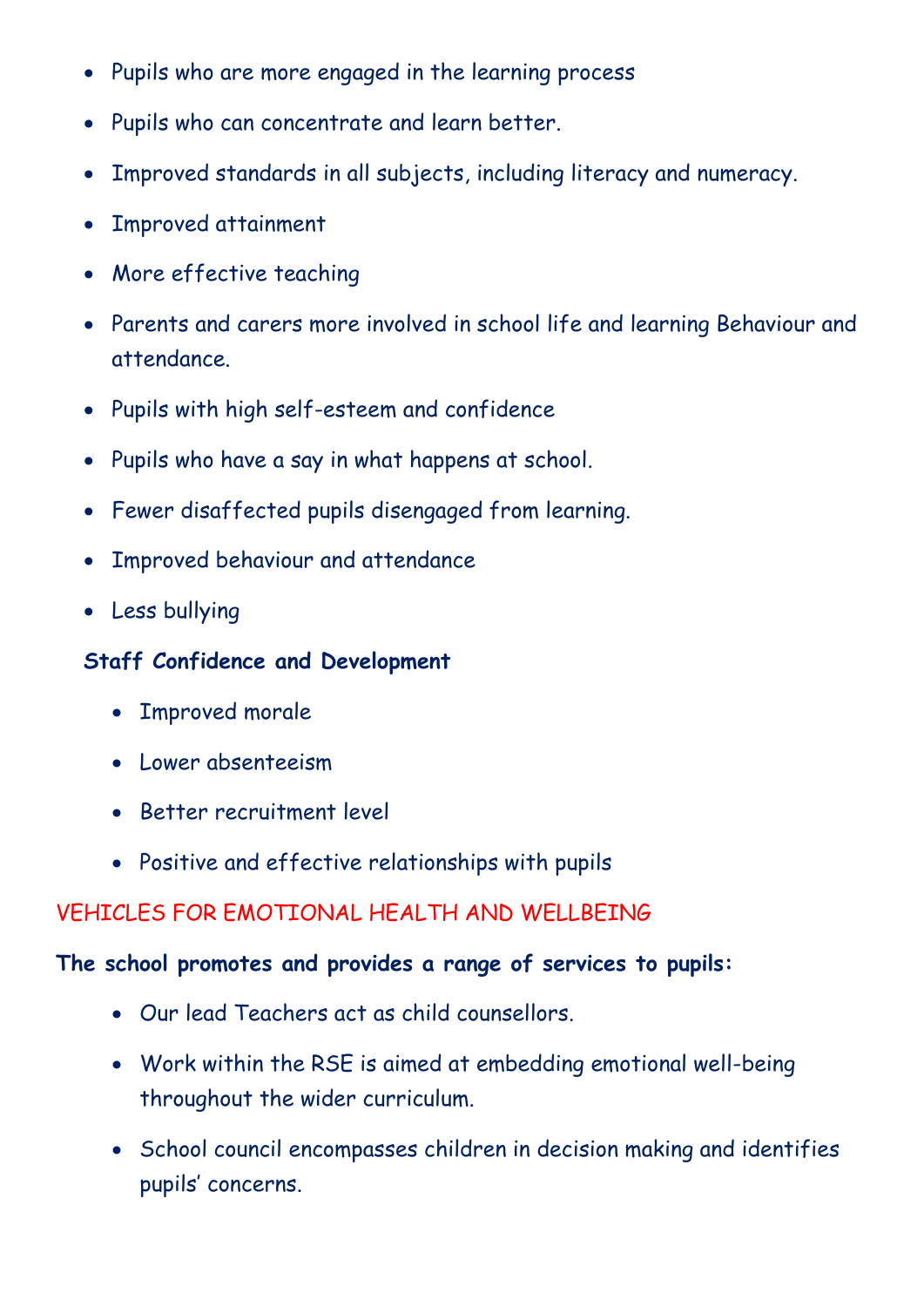- Pastoral staff (lead teachers) are qualified first aiders (All paediatric and DSL trained)
- Co-ordinated support from a range of external organisations (School Nurse and Early Help (MASH)
- Pre-reception half days to aid transition from playgroups.
- Welcome days and transition events for Year 6 pupils.

## **The school promotes an anti-bullying culture through:**

- A strong school ethos which empowers tolerance and respect, including respect for difference and diversity.
- High profile of anti-bullying procedures and policy through posters, assemblies, and events such as national anti-bullying week materials.
- Active listeners, including assistants and adults other than school staff to whom the victim may turn. All trained in disclosure issues.

## **The school promotes and strengthens the pupil voice through:**

- A democratic process for the election of school council representatives
- Timetabled meeting time for members of the school council
- Allocating a school council budget
- Opportunities in assemblies

# **The school promotes the involvement of parents and carers in the life and learning of the school through:**

- Parent questionnaires
- Regular consultation about change and development through special meetings
- Subject Focus assemblies and occasional music evenings.
- Involvement in extracurricular activities.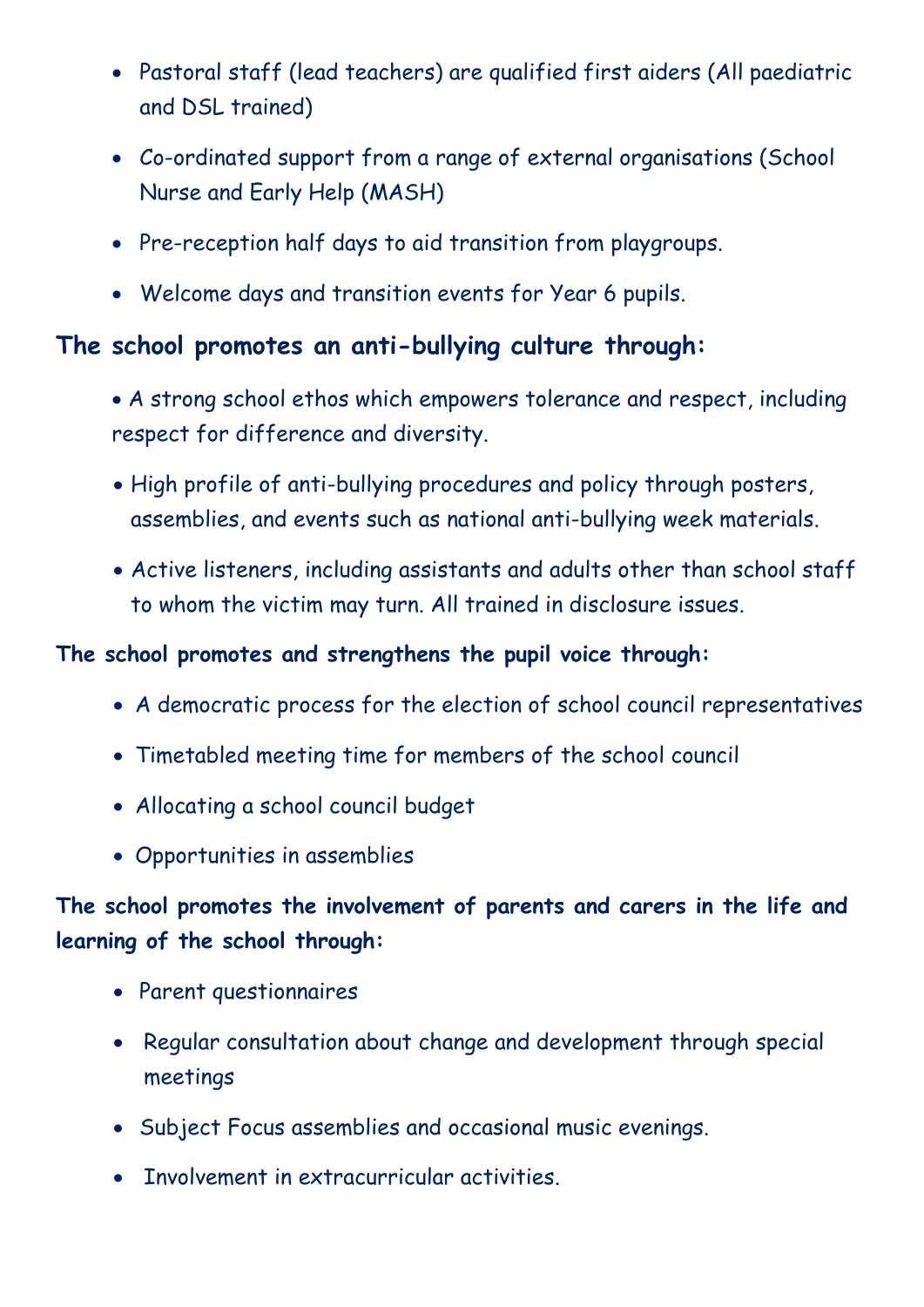• Regular communication and involvement over pupil progress, behaviour and pastoral issues if required. Parents are welcome to meet with staff after school.

#### **The school facilitates a context for learning through:**

- Enhancing school and classroom layout; facilities and resources.
- Recognising the background of individual pupils and their physical, social, and emotional needs.
- Establishing clear rules, routines, and expectations about behaviour for learning and social cohesion
- Encouraging positive, caring, and constructive relationships

## **The school enhances pupil motivation and learning through:**

- Consistent support for vulnerable children and those with SEN from trained teams of pastoral support, learning support, teaching assistants and outside agencies where appropriate.
- A range of challenging opportunities for gifted and talented pupils.
- An exciting and varied range of extra-curricular events and trips
- A balanced curriculum with opportunities for intellectual, physical, and expressive development
- Recognising a range of learning styles
- Encouraging independence in learning
- Using a range of teaching styles such as Circle Time appropriate to pupils' age, ability, and level of maturity
- Using the SEAL materials to raise self-esteem and confidence levels.

**The school enhances pupil self-esteem and personal development through:**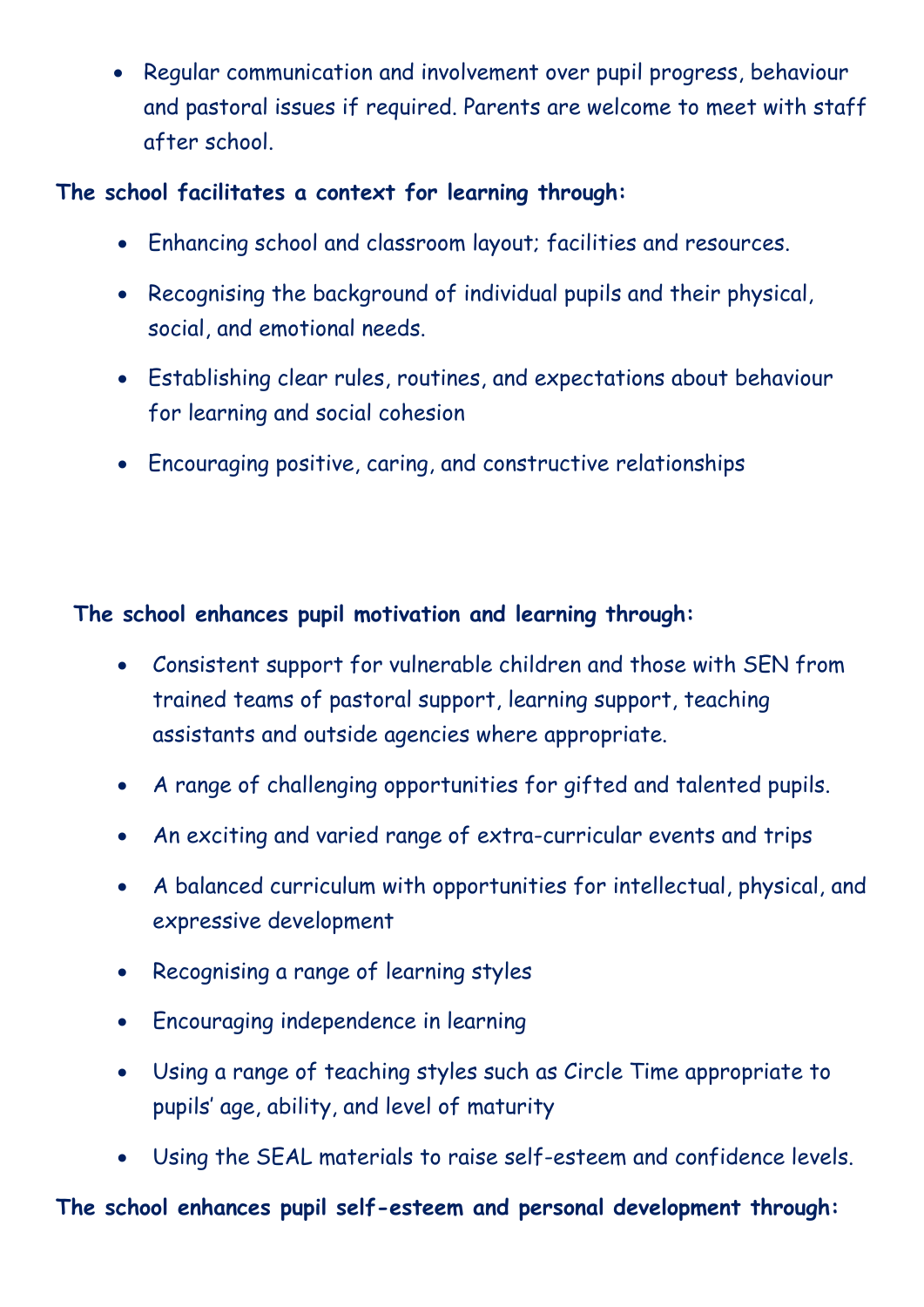- The Relationships & Sexual Education Curriculum which includes Citizenship and PSHE.
- The ethos of tolerance and self-worth, which are key areas in all we do.
- Information, advice and guidance on sex and relationships and drugs
- Opportunities for pupil leadership through school council, house captains and sports club helpers.
- An emphasis on praise and reward within the classroom.
- Opportunities for reflection and spiritual development through art, literature and the RE curriculum

"The school's work to promote pupils' personal development and welfare is outstanding."

OFSTED April 2017

# **The school enhances staff motivation, learning and professional development through:**

- Curricular planning time (PPA) within the school week
- Whole school training events, including INSETS, Universal Safeguarding and Paediatric First Aid.
- Access to appropriate external training
- Involving all Lead Teachers in decision making, policy writing and proposed change e.g., frequency of assessments and reporting to parents and so on.
- Consultation on training and support needs through appraisal reviews.

## **Monitoring/Review**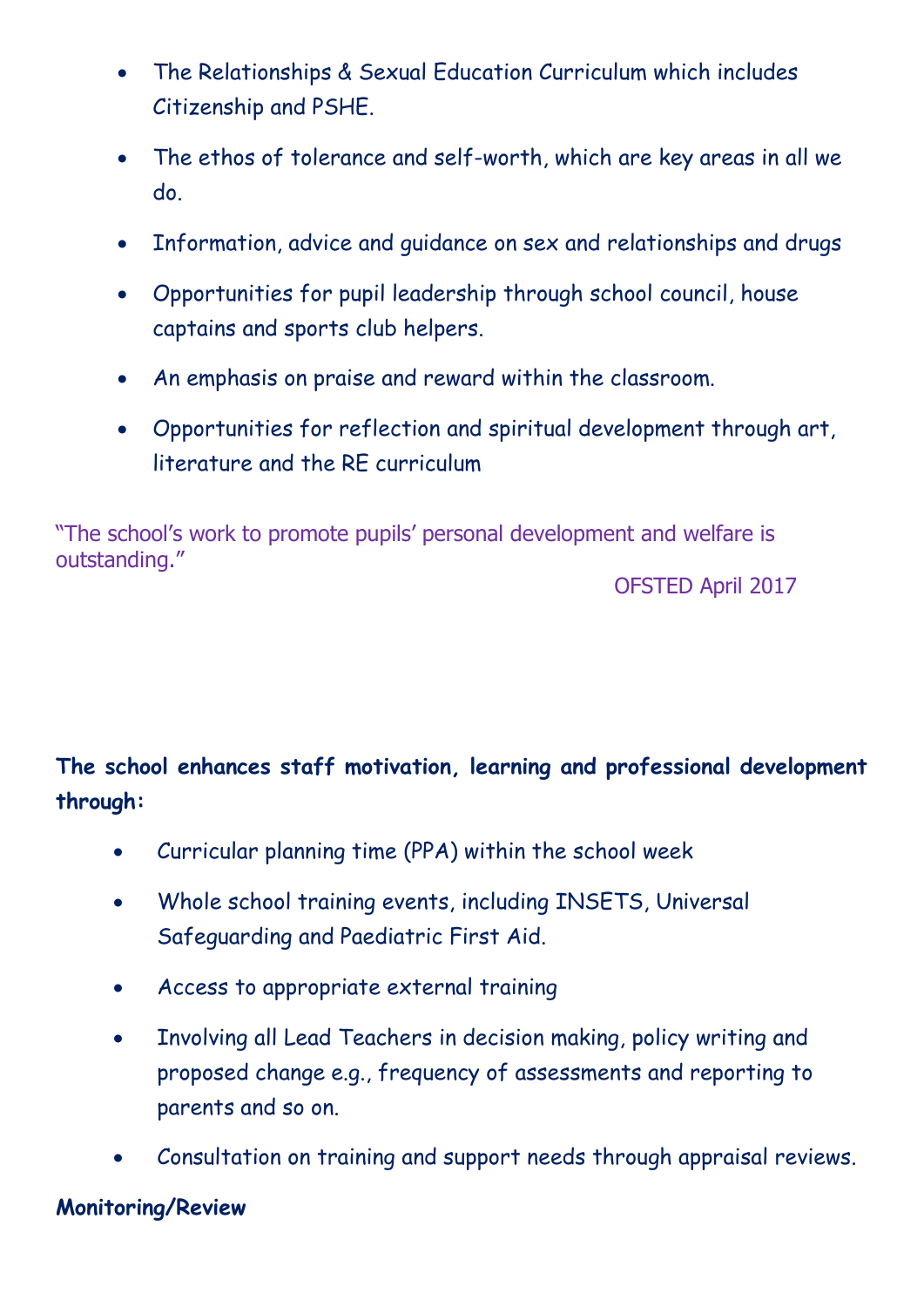The Governors are committed to reviewing the impact of the Emotional Health and Wellbeing policy as part of the rolling programme, considering performance management (staff self- assessment and appraisal meetings with the Principal & Chair of Governors). These meetings include a discussion on life work balance, future training need and staff concerns.

"Pupils who have particular needs, including those who have faced difficulties in their lives, get sensitive and constructive support that builds confidence, self-esteem and emotional well-being."

OFSTED April 2017

|                                                                          | Date Implemented: January 2021               |
|--------------------------------------------------------------------------|----------------------------------------------|
|                                                                          | Approved by Chair of Governors               |
|                                                                          | Responsibility: Governing body and Principal |
| Review Date: January 2023                                                |                                              |
| <b>Useful Links</b>                                                      |                                              |
| We All Have Mental Health<br>https://www.youtube.com/watch?v=DxIDKZHW3-E |                                              |

Anna Freud Steps Approach <https://www.youtube.com/watch?v=Q5nCXZkcvOo>